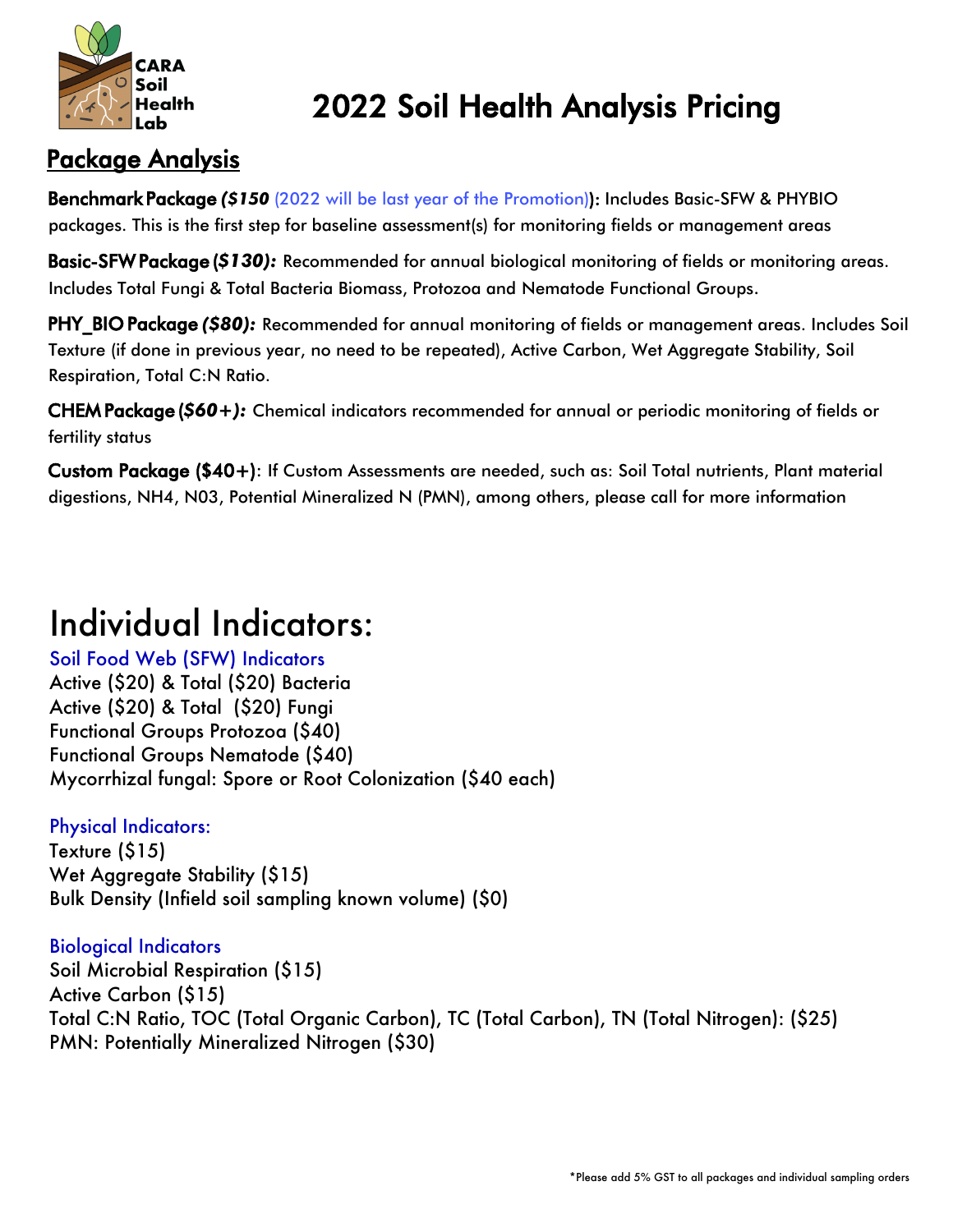| Package                                                       | <b>Description</b>                                                                                                                                                                                                                                        | <b>Recommended for</b>                                                                                                                                                   | <b>Sample</b><br><b>Size</b>                                                                                | Cost                                                                                                                       |
|---------------------------------------------------------------|-----------------------------------------------------------------------------------------------------------------------------------------------------------------------------------------------------------------------------------------------------------|--------------------------------------------------------------------------------------------------------------------------------------------------------------------------|-------------------------------------------------------------------------------------------------------------|----------------------------------------------------------------------------------------------------------------------------|
| <b>Benchmark</b>                                              | <b>Basic-SFW &amp;</b><br>PHYBIO See below                                                                                                                                                                                                                | 1st step for baseline assessment.<br>Monitoring fields or management<br>areas                                                                                            | 4 cups                                                                                                      | \$150<br>(Last Year Promo<br>price: 2022)                                                                                  |
| <b>Basic-SFW</b>                                              | Total Fungi & Total<br>Bacteria, Protozoa and<br><b>Nematode Functional</b><br>Groups                                                                                                                                                                     | Annual monitoring of fields or<br>management areas<br>Compost, Compost Tea,<br><b>Compost Extract</b>                                                                    | 1-2 cups soil<br>or compost<br>200 ml liquid                                                                | \$130                                                                                                                      |
| PHY_BIO                                                       | Soil Texture, Active Carbon,<br>Wet Aggregate Stability, Soil<br><b>Respiration, Total C:N Ratio</b>                                                                                                                                                      | Annual monitoring of fields or<br>management areas<br>Compost, Compost Tea,<br><b>Compost Extract</b>                                                                    | 1-2 cups soil<br>or compost<br>200 ml liquid                                                                | \$80                                                                                                                       |
| <b>Individual</b><br><b>Indicator</b>                         | Active and/or Total Fungi,<br>Active and/or Total Bacteria,<br>Protozog and Nematode<br>Functional Groups,<br>Spores and/or Root<br>Mycorrhizal colonization,<br>Soil Microbial Respiration,<br>Active Carbon,<br>Texture,<br><b>C:N Ratio and others</b> | Annual monitoring of fields or<br>management areas for specific<br>soil health constraints after the<br>field has been assess for baseline<br>parameters (Benchmark Pkg) | $1-3$ cups                                                                                                  | Refer to 2022 CARA<br>SHLab SH<br><b>Assessment Package</b><br>pricing home page:<br>https://www.caraso<br>ilhealthlab.ca/ |
| <b>CHEM</b><br>(Fertility)<br><b>Custom</b><br><b>Request</b> | Minerals (N,P,K, etc.), pH, EC,<br>etc.<br>Any other soil test such as: Soil<br>Total nutrients, Plant material<br>digestions, NH4, N03,<br><b>Potential Mineralized N</b><br>(PMN), others                                                               | Annual or periodic monitoring<br>of fields or management<br>practices                                                                                                    | $1-2$ cups (can<br>be taken from<br>sample<br>submitted if<br>other packages<br>listed above<br>are chosen) | $$40-60$ plus<br>(depending on tests<br>as well as chosen<br>lab).<br>Please call for more<br>information                  |